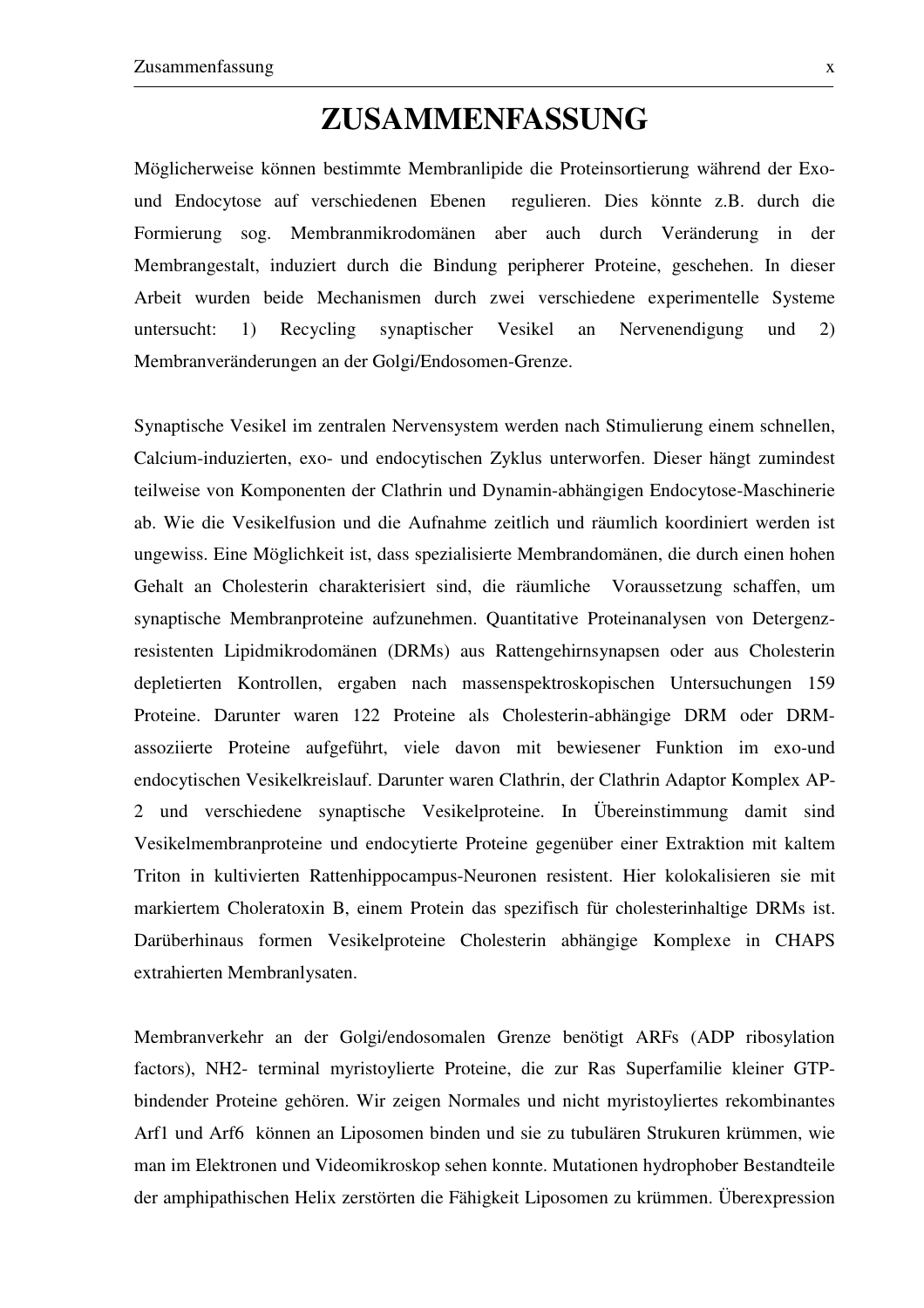von Arf1-EGFP und FAPP-PH, einem PI(4)P bindenden Proteinbaustein, in COS7 Zellen ergab enorme tubuläre Strukturen aus einem perinukleärem Kompartiment. Dagegen zeigten Arf1 Mutanten deren NH2 terminale hydrophobische Bestandteile verändert wurden, eine zytosolische Lokalisation, die ähnlich der GDP-gesperrten Arf1 Mutante T31N war. Die NH2 terminale amphipathische Helix selbst genügt, um bei Überexpression in Cos7 Zellen Membrankrümmung zu erreichen.

Diese Daten identifizieren einen neuen GTP-kontrollierten Schalter, der die Membrandeformation während der Vesikelausknospung an der Golgi/endosomalen Grenze regulieren kann.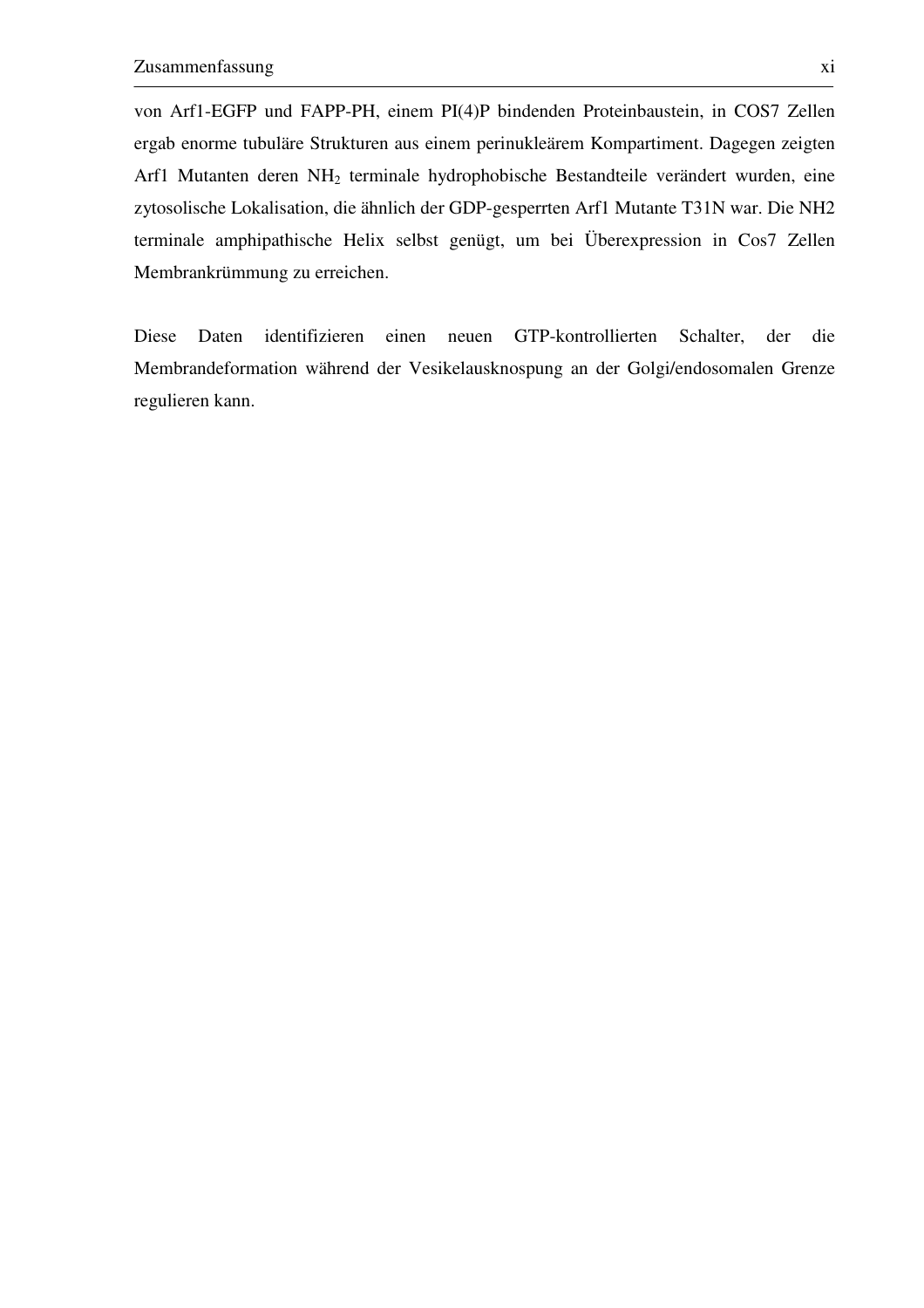## **SUMMARY**

Specific membrane lipids have been proposed to regulate protein sorting during the exo- and endocytic pathways at multiple stages. This includes the formation of membrane microdomains, and membrane shape changes induced by recruitment of peripheral proteins. Here we have addressed both mechanisms in two distinct experimental systems: (1) the recycling of synaptic vesicles (SVs) at nerve terminals and (2) membrane deformation at the Golgi/endosomal boundary.

SVs in the central nervous system upon stimulation undergo rapid calcium-triggered exoendocytic cycling within the nerve terminal which at least in part depends on components of the clathrin- and dynamin-dependent endocytosis machinery. How exocytic SV fusion and endocytic retrieval are temporally and spatially coordinated is still an open question. One possibility is that specialized membrane microdomains characterized by their high content in membrane cholesterol may assist in the spatial coordination of synaptic membrane protein recycling. Quantitative proteomic analysis of detergent-resistant lipid microdomains (DRMs) isolated from rat brain synapses or cholesterol-depleted control samples by liquid chromatography tandem mass spectrometry identified a total of 159 proteins. Among these 122 proteins were classified as cholesterol-dependent DRM or DRM-associated proteins, many of which with proven or hypothesized functions in exo-endocytic vesicle cycling including clathrin, the clathrin adaptor complex AP-2, and a variety of SV proteins. In agreement with this SV membrane and endocytic proteins display a partial resistance to extraction with cold Triton X-100 in cultured rat hippocampal neurons where they co-localize with labeled cholera toxin B, a marker for cholesterol-enriched DRMs. Moreover, SV proteins form cholesterol-dependent complexes in CHAPS-extracted synaptic membrane lysates.

Membrane traffic at the Golgi/endosomal boundary requires the action of Arfs (ADP ribosylation factors), NH2-terminal myristoylated proteins that belong to the Ras superfamily of small GTP binding proteins. We demonstrate that bothwild type myristoylated and nonmyristoylated recombinant Arf1 and Arf6 can bind to liposomes and bend them into tubular structures as observed by electron and video microscopy. Mutations of hydrophobic residues within the amphipathic helices abolish their liposome binding or tubulation capacity. Cooverexpression of Arf1-EGFP and FAPP-PH domain, a PI4P-binding protein module, in COS7 cells produces enormous tubules from a perinuclear compartment. In comparison, Arf1